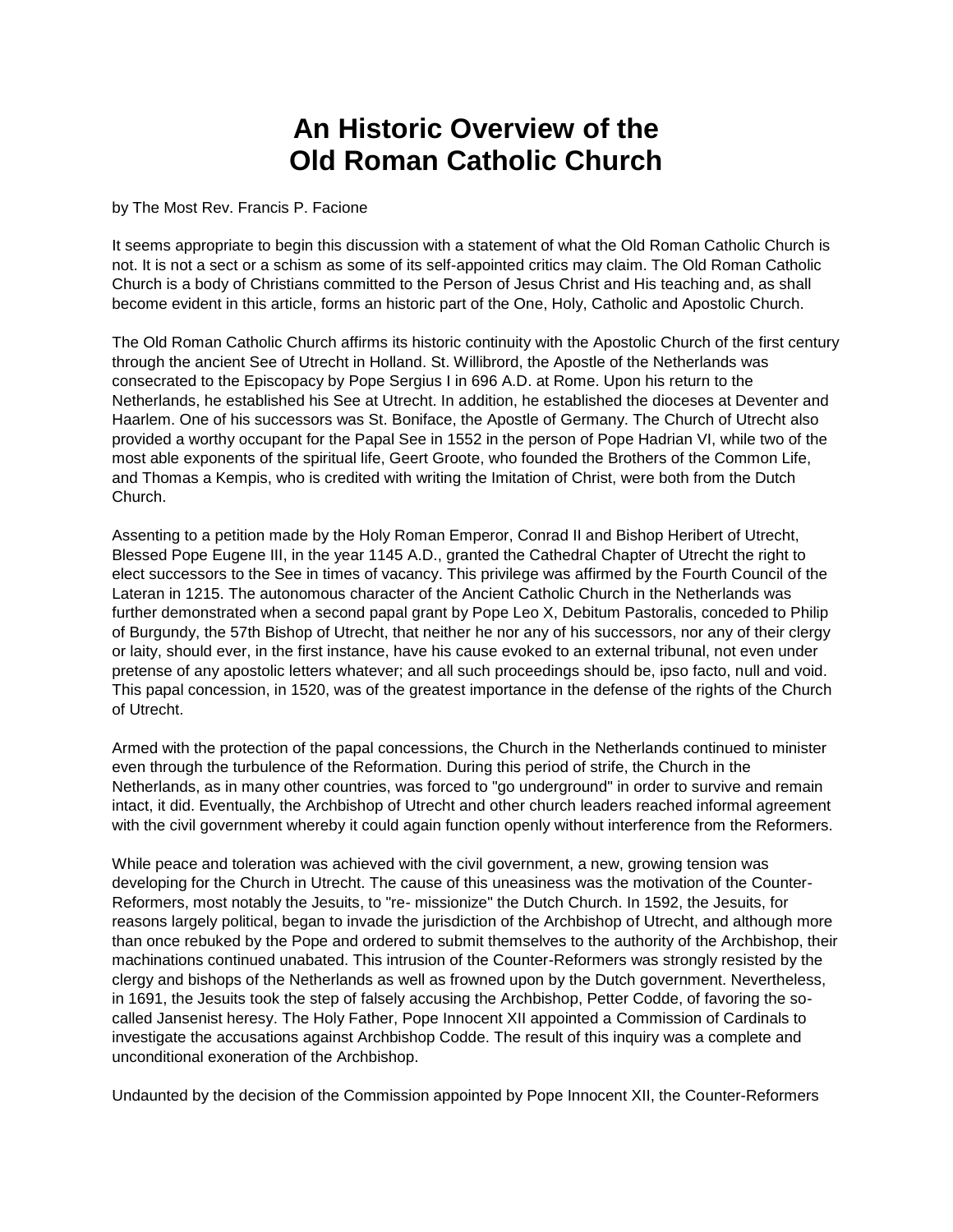prevailed upon the new Pope, Clement XI, to summon Archbishop Codde to Rome in 1700 under the pretext of participating in the Jubilee Year whereupon a second Commission was appointed to try the Archbishop. The result of this second proceeding was again a complete and unconditional acquittal. While this should have ended the matter, it didn't. Pope Clement was prevailed upon to issue an order which suspended the Archbishop in 1701 and appointed a successor to the See of Utrecht.

When news of these events was made public, the indignation, even on the part of those most favorable to the Counter-Reformers' position was unbound. Believing the suspension of their Archbishop to be an unprecedented injustice, those left in charge refused to acquiesce in it, and maintained not only the wrongfulness of the action, but also their unassailable right to choose a successor to Codde, and refused to recognize the person whom Pope Clement wished to thrust upon them. In this stance, they were joined by many theologians and canon lawyers as well as bishops and civil officials including the Dutch Government which not only refused to allow Archbishop Codde's "successor" to function in Holland, but also demanded that Codde be allowed to return to Utrecht.

Upon his return to Utrecht in June of 1703, Archbishop Codde found everything in the wildest confusion. Continued conflict seemed inevitable as attempts to resolve the matter were useless. Finally, in a Pastoral Letter of 19 March 1704, Codde announced his decision to retire from the actual exercise of his office, under protest against the injustice of his suspension. He retired to his country house near Utrecht where he died on December 18, 1710.

With Archbishop Codde's decision to retire, the administration of the diocese reverted, according to all principles of canon law, to the Cathedral Chapter which ably discharged its duties. During this period, the chapter arranged to have an Irish bishop, Luke Fagan, Bishop of Meath and later Archbishop of Dublin, ordain priests for the Church of Utrecht. Following Luke Fagan's lead, three French bishops also signified their willingness to ordain clergy for the Dutch church.

Meanwhile, the oppressed Church continued its efforts to obtain a hearing for resolution of its grievances. Its case was presented to the University of Louvain in May of 1717. In the course of that year and the next, the entire body of theologians and canonists of the University agreed that the rights of the Chapter of Utrecht had been violated and the actions against it were not only contrary to church law but null and void. Its appeal to a future General Council of the Church was ignored. As a result, the Church of Holland which had been, de jure, autonomous, became, de facto, an independent Catholic church.

Thus was the situation to remain until 1723 when on April 27th, the Cathedral Chapter proceeded to the election of the Seventh Archbishop of Utrecht, Dr. Cornelius Steenoven, who had been the companion of Archbishop Codde during his sojourn at Rome. Steenoven was consecrated to the episcopacy on October 15, 1724 by Monsignor Dominique Varlet, Bishop of Ascalon, then resident in Amsterdam because of his own difficulties with Counter-Reformers and others intriguing against him. Bishop Varlet was to be called upon to consecrate three other archbishops for Utrecht between 1724 and 1739. He died at the Hague on May 14, 1742.

The Tenth Archbishop, Peter John Meindaerts, consecrated by Varlet on St. Luke's Day, 1739, proceeded to the consecration of Jerome de Bock for the diocese of Haarlem thus assuring the episcopacy for the Church of Holland following Varlet's death.

The question of a third bishop had long occupied the attention of Archbishop Meindaerts. After much discussion and considerable delays, the Archbishop and Canons assembled in September, 1757 and elected Bartholomew John Byevelt, one of the Canons, Bishop of Deventer. He was consecrated bishop on the Conversion of St. Paul, January 25, 1758.

In 1763, at the call of Archbishop Meindaerts, a synod of the bishops and clergy was held, and the acts of